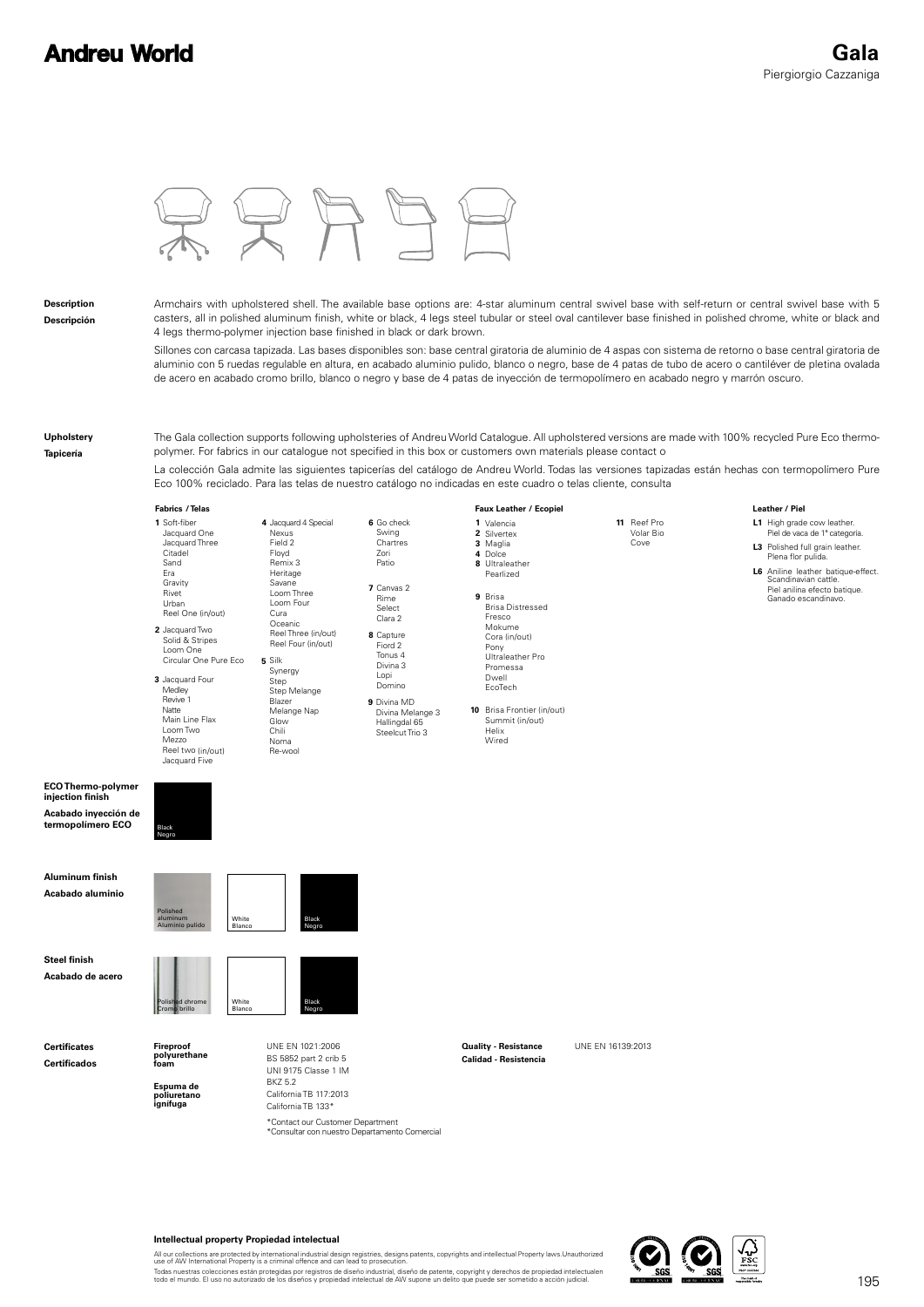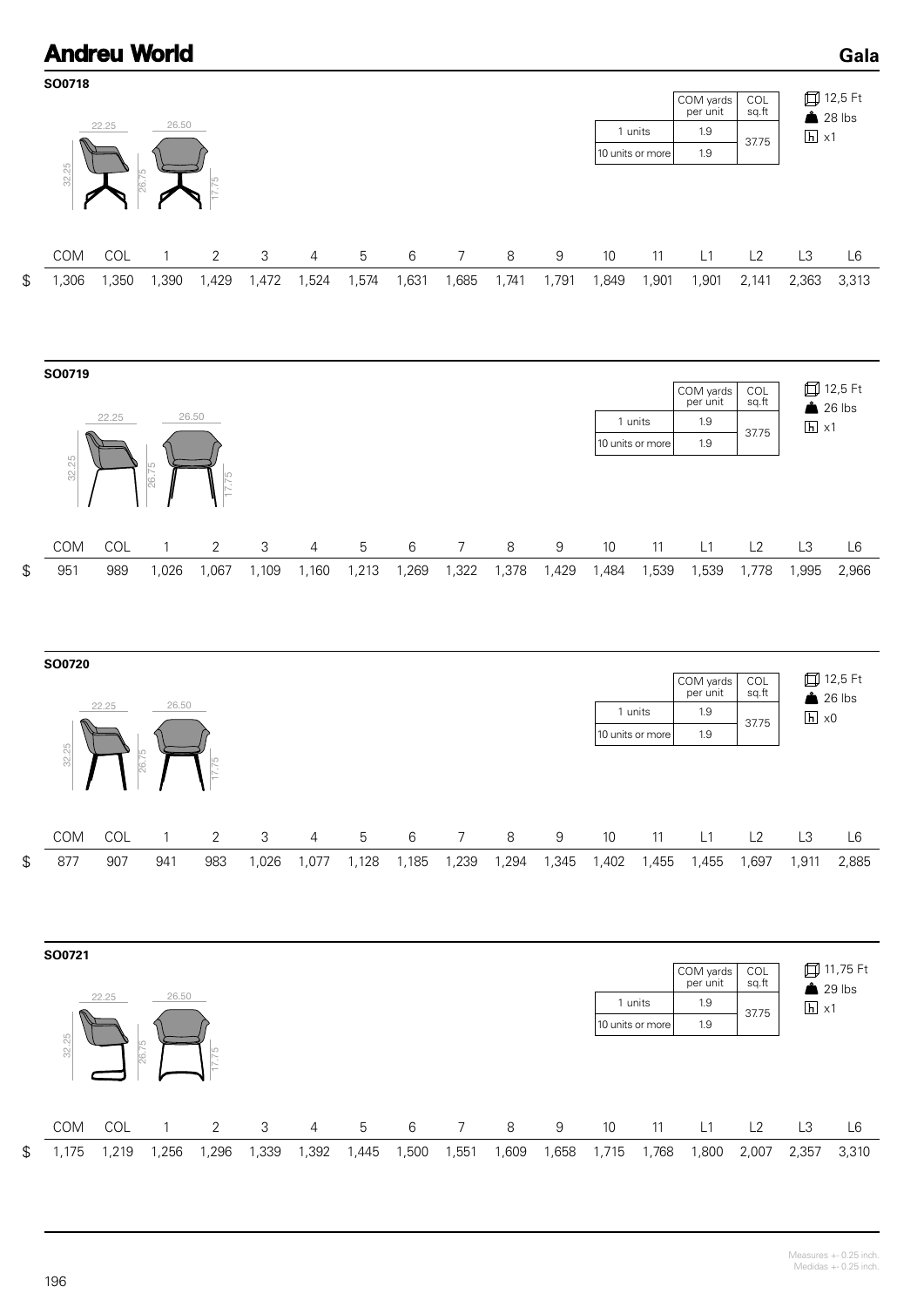|                     |       | <b>Andreu World</b> |       |      |                      |                                                                                                                  |       |                |      |       |      |                  |                       |              |                   | Gala                             |
|---------------------|-------|---------------------|-------|------|----------------------|------------------------------------------------------------------------------------------------------------------|-------|----------------|------|-------|------|------------------|-----------------------|--------------|-------------------|----------------------------------|
| SO0722              |       |                     |       |      |                      | Height ranges: seat 16.25-20.00 inches./arms 23.25-<br>27.25 inches. In upholstered versions the seat height in- |       |                |      |       |      |                  | COM yards<br>per unit | COL<br>sq.ft |                   | 口 12,25 Ft<br>$\triangle$ 30 lbs |
|                     | 27.25 | 28.25               |       |      | creases 0.75 inches. | Rangos de altura: asiento 16.25-20.00 pulgadas/brazos                                                            |       |                |      |       |      | 1 units          | 1.9                   |              | $\overline{h}$ x1 |                                  |
|                     |       |                     |       |      |                      | 23.25-27.25 pulgadas.                                                                                            |       |                |      |       |      | 10 units or more | 1.9                   | 37.75        |                   |                                  |
| 28.75<br><b>COM</b> | COL   |                     | 2     | 3    | 4                    | 5                                                                                                                | 6     | $\overline{7}$ | 8    | 9     | 10   | 11               | L1                    | L2           | L3                | L <sub>6</sub>                   |
| 1,394               | 1,436 | .475                | 1,515 | .557 | 1,611                | ,663                                                                                                             | 1,718 | 1,770          | ,827 | 1,879 | ,933 | ,986             | 2,002                 | 2,227        | 2,549             | 3,482                            |
|                     |       |                     |       |      |                      |                                                                                                                  |       |                |      |       |      |                  |                       |              |                   |                                  |

| SO0723<br>28.25<br>27.25 |            |       |      |      | Height ranges: seat 16.25-20.00 inches./arms 23.25-<br>27.25 inches. In upholstered versions the seat height in-<br>creases 0.75 inches.<br>1 units<br>Rangos de altura: asiento 16.25-20.00 pulgadas/brazos<br>23.25-27.25 pulgadas.<br>10 units or more |      |       |      |       |       |       |      | COM yards<br>per unit<br>1.9<br>1.9 | COL<br>sq.ft<br>37.75 |       | 口 12,5 Ft<br>$28$ lbs<br>$\overline{h}$ x1 |  |
|--------------------------|------------|-------|------|------|-----------------------------------------------------------------------------------------------------------------------------------------------------------------------------------------------------------------------------------------------------------|------|-------|------|-------|-------|-------|------|-------------------------------------|-----------------------|-------|--------------------------------------------|--|
| 28.75<br><b>COM</b>      | <b>COL</b> |       | っ    | 3    | 4                                                                                                                                                                                                                                                         | 5    | 6     |      | 8     | 9     | 10    | 11   | L <sub>1</sub>                      | L2                    | L3    | L6                                         |  |
| \$<br>,093               | .124       | 1,157 | ,198 | ,229 | .279                                                                                                                                                                                                                                                      | .327 | 1,374 | .422 | 1,471 | 1,516 | 1,566 | ,611 | .655                                | 827, ا                | 2.141 | 2.964                                      |  |

| <b>Glides for cantilever base.</b>                                  | Tacos para base cantiléver. |                                                       |                     |                                       | The indicated price is                                                                                                                                                                                          |
|---------------------------------------------------------------------|-----------------------------|-------------------------------------------------------|---------------------|---------------------------------------|-----------------------------------------------------------------------------------------------------------------------------------------------------------------------------------------------------------------|
| Use/Uso                                                             | Reference/Referencia        | <b>Material/Material</b>                              | <b>Price/Precio</b> |                                       | for glides placed on<br>chairs. To order loose                                                                                                                                                                  |
| Hard floors.<br>Suelos duros.                                       | <b>TS0545</b>               | Plastic (PE).<br>Plástico (PE).                       | 0 <sup>3</sup>      | Standard.<br>Estándar.                | parts, please ask to<br>our Sales Department.<br>El precio indicado en<br>Tarifa es para tacos<br>colocados en las<br>sillas. Para pedidos<br>de tacos sueltos de<br>repuesto, consultar<br>con el Departamento |
| Wooden and<br>delicated floors.<br>Suelos de madera y<br>delicados. | <b>TS0546</b>               | Plastic (PE) with felt.<br>Plástico (PE) con fieltro. | 12 <sup>5</sup>     | Set of 4 glides.<br>Juego de 4 tacos. | Comercial.                                                                                                                                                                                                      |
| Mats/carpet floors.<br>Suelos de moqueta/<br>alfombra.              | <b>TS0547</b>               | No glide.<br>Sin taco.                                | 0 <sup>3</sup>      |                                       |                                                                                                                                                                                                                 |